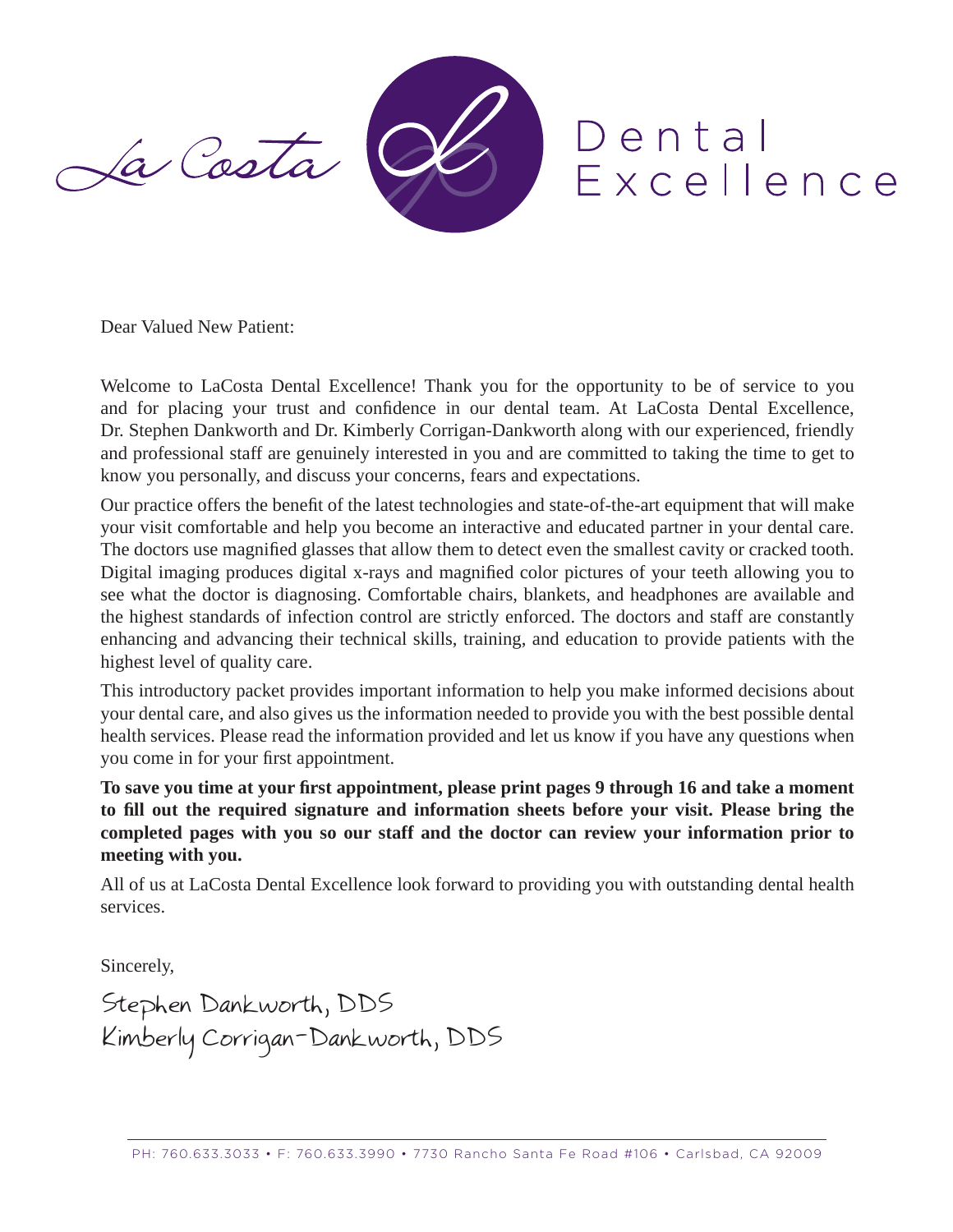# Driving Directions to LaCosta Dental Excellence



#### **From San Diego (5 North):**

Take 5 North. Exit LaCosta Avenue turn right (east) continue past El Camino Real. Cross over Rancho Santa Fe Road and the CVS shopping center is on your right. Take an immediate right into the parking lot. Our office is located directly behind CVS, next door to Arezzo Day Spa and Salon.

#### **From San Diego/Escondido (15 North):**

Take 15 North to 78 west (towards Oceanside). Exit Rancho Santa Fe Road and turn left. Continue south on Rancho Santa Fe Road approximately 6.5 miles to LaCosta Avenue. Turn left on LaCosta Avenue and turn right into the first driveway behind the CVS shopping Center. We are next door to Arezzo Day Spa and Salon.

#### **Or:**

From 78 west take 5 south (to San Diego) exit LaCosta Avenue turn east (left) and continue on LaCosta Avenue past El Camino Real and Rancho Santa Fe Road and turn into the first driveway behind the CVS shopping center. We are next door to Arezzo Day Spa and Salon.

#### **From Los Angeles (5 South):**

Take 5 South; exit LaCosta Avenue turn left (east) continue past El Camino Real heading east. Cross over Rancho Santa Fe Road and you will see a CVS shopping center on your right. Turn into the first driveway behind the CVS shopping center. We are next door to Arezzo Day Spa and Salon.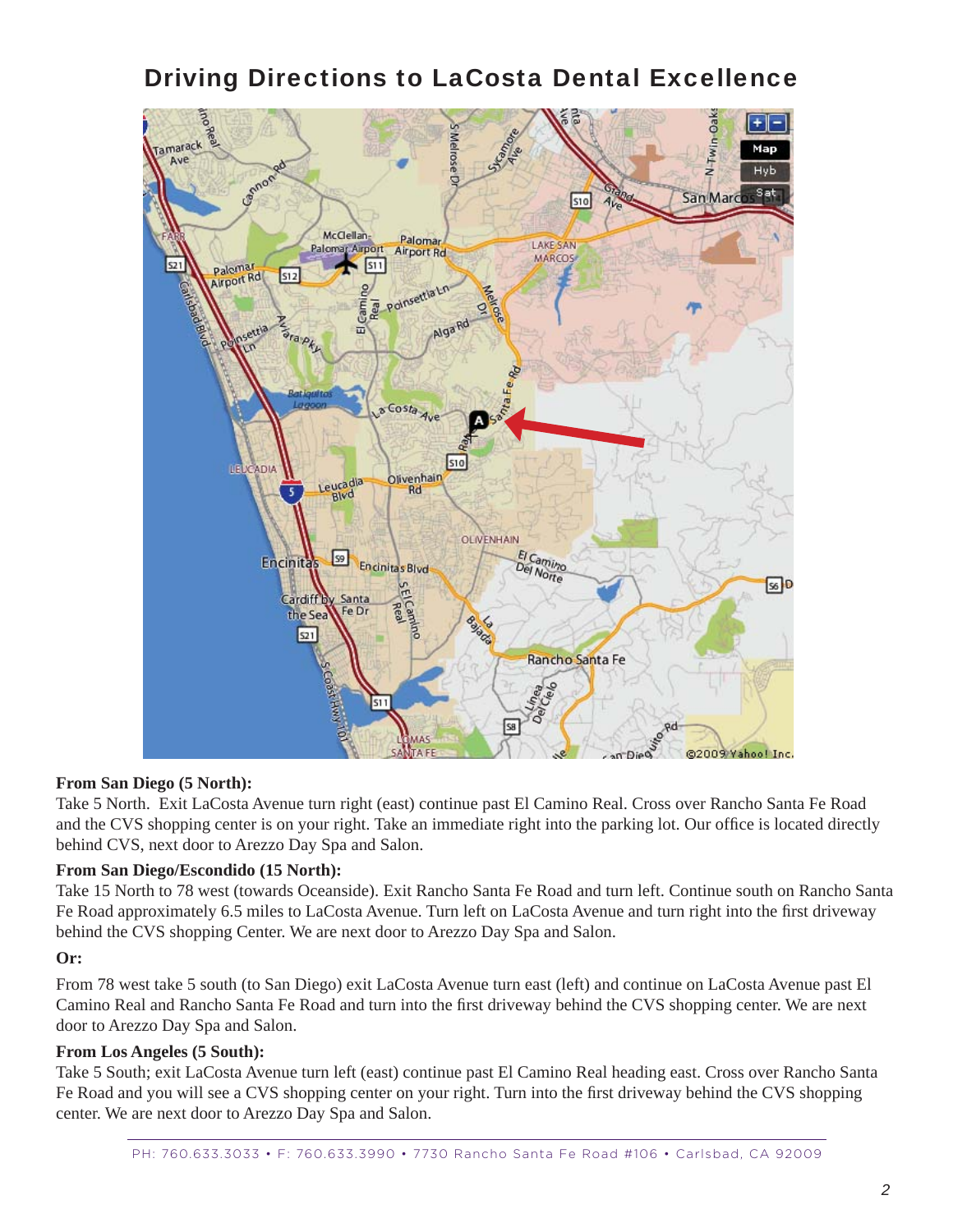

# Dental Materials Fact Sheet

## **What About the Safety of Filling Materials?**

Patient health and the safety of dental treatments are the primary goals of California's dental professionals and the Dental Board of California. The purpose of this fact sheet is to provide you with information concerning the risks and benefits of all the dental materials used in the restoration (filling) of teeth.

The Dental Board of California is required by law\* to make this dental materials fact sheet available to every licensed dentist in the state of California. Your dentist, in turn, must provide this fact sheet to every new patient and all patients of record only once before beginning any dental filling procedure.

As the patient or parent/guardian, you are strongly encouraged to discuss with your dentist the facts presented concerning the filling materials being considered for your particular treatment.

*\* Business and Professions Code 1648.10-1648.20*

### **Allergic Reactions to Dental Materials**

Components in dental fillings may have side effects or cause allergic reactions, just like other materials we may come in contact with in our daily lives. The risks of such reactions are very low for all types of filling materials. Such reactions can be

caused by specific components of the filling materials such as mercury, nickel, chromium, and/or beryllium alloys. Usually, an allergy will reveal itself as a skin rash and is easily reversed when the individual is not in contact with the material.

There are no documented cases of allergic reactions to composite resin, glass ionomer, resin ionomer, or porcelain. However, there have been rare allergic responses reported with dental amalgam, porcelain fused to metal, gold alloys, and nickel or cobalt-chrome alloys.

If you suffer from allergies, discuss these potential problems with your dentist before a filling material is chosen.

### **Toxicity of Dental Materials**

#### **Dental Amalgam**

Mercury in its elemental form is on the State of California's Proposition 65 list of chemicals known to the state to cause reproductive toxicity. Mercury may harm the developing brain of a child or fetus.

Dental amalgam is created by mixing elemental mercury (43-54%) and an alloy powder (46-57%) composed mainly of silver, tin, and copper. This has caused discussion about the risks of mercury in dental amalgam. Such mercury is emitted in minute amounts as vapor. Some concerns have been raised regarding possible toxicity. Scientific research continues on the safety of dental amalgam. According to the Centers for Disease Control and Prevention, there is scant evidence that the health of the vast majority of people with amalgam is compromised.

The Food and Drug Administration (FDA) and other public health organizations have investigated the safety of amalgam used in dental fillings. The conclusion: no valid scientific evidence has shown that amalgams cause harm to patients with dental restorations, except in rare cases of allergy. The World Health Organization reached a similar conclusion stating, "Amalgam restorations are safe and cost effective."

A diversity of opinions exists regarding the safety of dental amalgams. Questions have been raised about its safety in pregnant women, children, and diabetics. However, scientific evidence and research literature in peer-reviewed scientific journals suggest that otherwise healthy women, children, and diabetics are not at an increased risk from dental amalgams in their mouths. The FDA places no restrictions on the use of dental amalgam.

#### **Composite Resin**

Some Composite Resins include Crystalline Silica, which is on the State of California's Proposition 65 list of chemicals known to the state to cause cancer.

It is always a good idea to discuss any dental treatment thoroughly with your dentist.

The durability of any dental restoration is influenced not **only by the material it is made from but also by the dentist's technique when placing the restoration. Other factors include the supporting materials used in the procedure and the patient's cooperation during the procedure. The length of time a restoration will last is dependent upon your dental hygiene, home care, and diet and chewing habits.**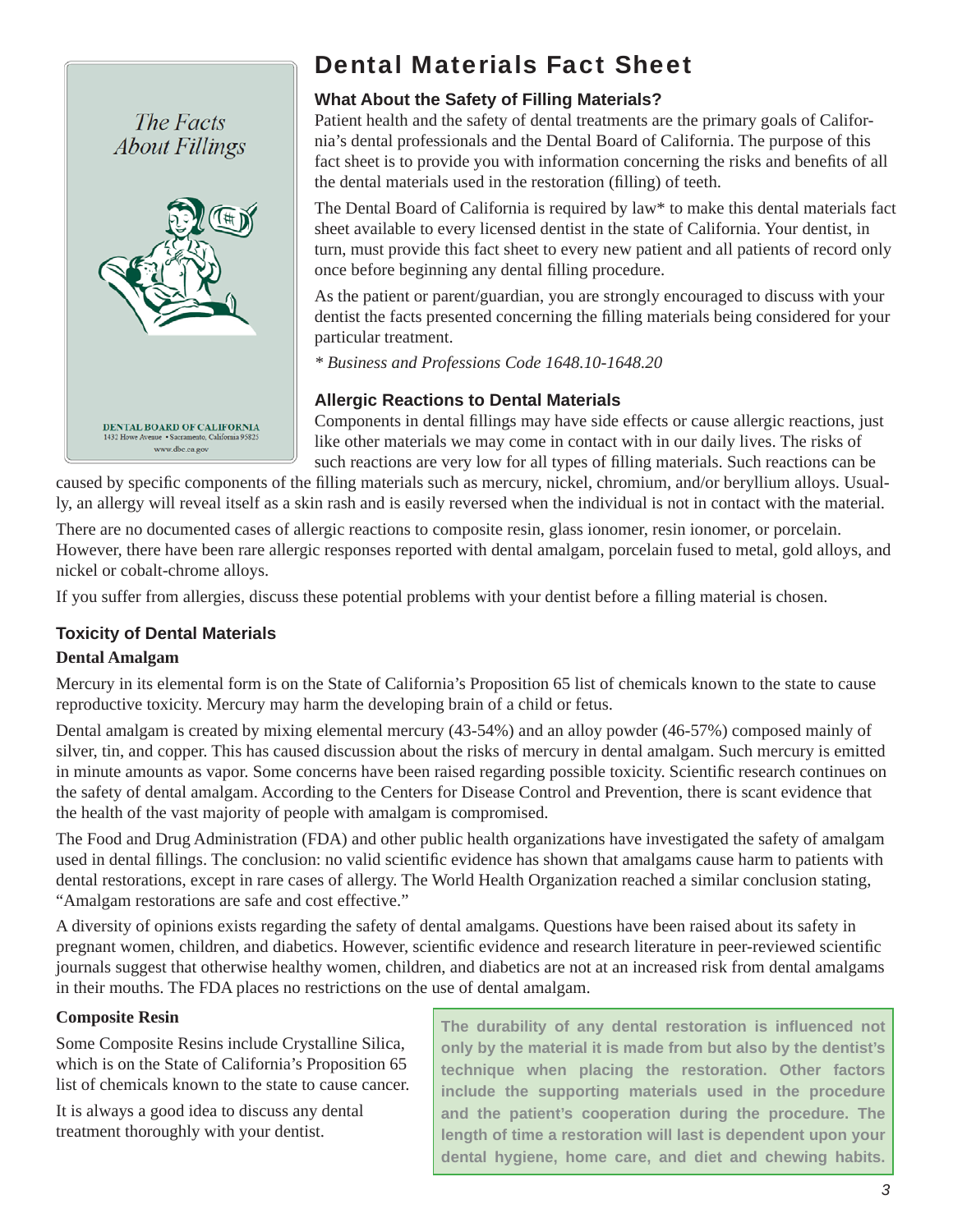### **DENTAL AMALGAM FILLINGS**

Dental amalgam is a self-hardening mixture of silver-tin-copper alloy powder and liquid mercury and is sometimes referred to as silver fillings because of its color. It is often used as a filling material and replacement for broken teeth.

#### **Advantages**

- ◆ Durable; long lasting
- Wears well; holds up well to the forces of biting
- Relatively inexpensive
- **←** Generally completed in one visit
- Self-sealing; minimal-to-no shrinkage and resists leakage
- Resistance to further decay is high, but can be difficult to find in early stages
- Frequency of repair and replacement is low

#### **Disadvantages**

- Refer to "What About the Safety of Filling Materials"
- Gray colored, not tooth colored
- May darken as it corrodes; may stain teeth over time
- Requires removal of some healthy tooth
- In larger amalgam fillings, the remaining tooth may weaken and fracture
- Because metal can conduct hot and cold temperatures, there may be a temporary sensitivity to hot and cold.
- Contact with other metals may cause occasional, minute electrical flow

### **COMPOSITE RESIN FILLINGS**

Composite fillings are a mixture of powdered glass and plastic resin, sometimes referred to as white, plastic, or toothcolored fillings. It is used for fillings, inlays, veneers, partial and complete crowns, or to repair portions of broken teeth.

#### **Advantages**

- **►** Strong and durable
- $\bullet$  Tooth colored
- $\bullet$  Single visit for fillings
- **►** Resists breaking
- $\bullet$  Maximum amount of tooth preserved
- Small risk of leakage if bonded only to enamel
- $\bullet$  Does not corrode
- Generally holds up well to the forces of biting depending on product used
- Resistance to further decay is moderate and easy to find
- Frequency of repair or replacement is low to moderate

#### **Disadvantages**

- Refer to "What About the Safety of Filling Materials"
- Moderate occurrence of tooth sensitivity; sensitive to dentist's method of application
- Costs more than dental amalgam
- Material shrinks when hardened and could lead to further decay and/or temperature sensitivity
- Requires more than one visit for inlays, veneers, and crowns
- May wear faster than dental enamel
- May leak over time when bonded beneath the layer of enamel

### **PORCELAIN (CERAMIC)**

Porcelain is a glass-like material formed into fillings or crowns using models of the prepared teeth. The material is toothcolored and is used in inlays, veneers, crowns and fixed bridges.

#### **Advantages**

- Very little tooth needs to be removed for use as a veneer; more tooth needs to be removed for a crown because its strength is related to its bulk (size)
- $\bullet$  Good resistance to further decay if the restoration fits well
- Is resistant to surface wear but can cause some wear on opposing teeth
- Resists leakage because it can be shaped for a very accurate fit

#### **Disadvantages**

- Material is brittle and can break under biting forces
- May not be recommended for molar teeth
- Higher cost because it requires at least two office visits and laboratory services

The material does not cause tooth sensitivity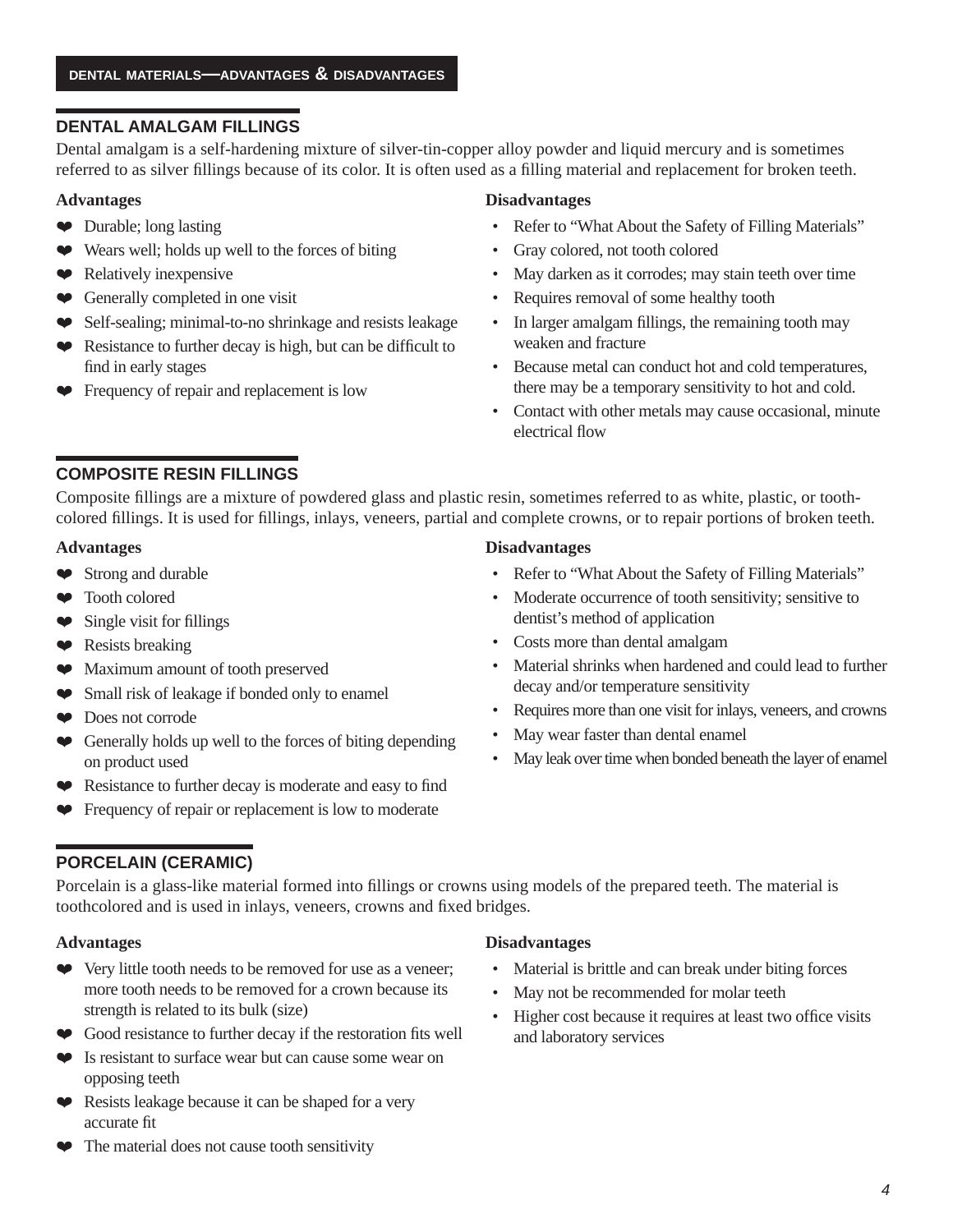### **NICKEL OR COBALTCHROME ALLOYS**

Nickel or cobalt-chrome alloys are mixtures of nickel and chromium. They are a dark silver metal color and are used for crowns and fixed bridges and most partial denture frameworks.

#### **Advantages**

- $\bullet$  Good resistance to further decay if the restoration fits well
- Excellent durability; does not fracture under stress
- **►** Does not corrode in the mouth
- Minimal amount of tooth needs to be removed
- Resists leakage because it can be shaped for a very accurate fit

#### **Disadvantages**

- Is not tooth colored; alloy is a dark silver metal color
- Conducts heat and cold; may irritate sensitive teeth
- Can be abrasive to opposing teeth
- High cost; requires at least two office visits and laboratory services
- Slightly higher wear to opposing teeth

#### **GLASS IONOMER CEMENT**

Glass ionomer cement is a self-hardening mixture of glass and organic acid. It is tooth-colored and varies in translucency. Glass ionomer is usually used for small fillings, cementing metal and porcelain/metal crowns, liners, and temporary restorations.

#### **Advantages**

- Reasonably good esthetics
- May provide some help against decay because it releases fluoride
- $\bullet$  Minimal amount of tooth needs to be removed and it bonds well to both the enamel and the dentin beneath the enamel
- Material has low incidence of producing tooth sensitivity
- $\bullet$  Usually completed in one dental visit

#### **Disadvantages**

- Cost is very similar to composite resin (which costs more than amalgam)
- Limited use because it is not recommended for biting surfaces in permanent teeth
- As it ages, this material may become rough and could increase the accumulation of plaque and chance of periodontal disease
- Does not wear well; tends to crack over time and can be dislodged

### **RESIN-IONOMER CEMENT**

Resin ionomer cement is a mixture of glass and resin polymer and organic acid that hardens with exposure to a blue light used in the dental office. It is tooth colored but more translucent than glass ionomer cement. It is most often used for small fillings, cementing metal and porcelain metal crowns and liners.

#### **Advantages**

- Very good esthetics
- May provide some help against decay because it releases fluoride
- Minimal amount of tooth needs to be removed and it bonds well to both the enamel and the dentin beneath the enamel
- **◆** Good for non-biting surfaces
- May be used for short-term primary teeth restorations
- May hold up better than glass ionomer but not as well as composite
- Good resistance to leakage
- Material has low incidence of producing tooth sensitivity
- $\bullet$  Usually completed in one dental visit

#### **Disadvantages**

- Cost is very similar to composite resin (which costs more than amalgam)
- Limited use because it is not recommended to restore the biting surfaces of adults
- Wears faster than composite and amalgam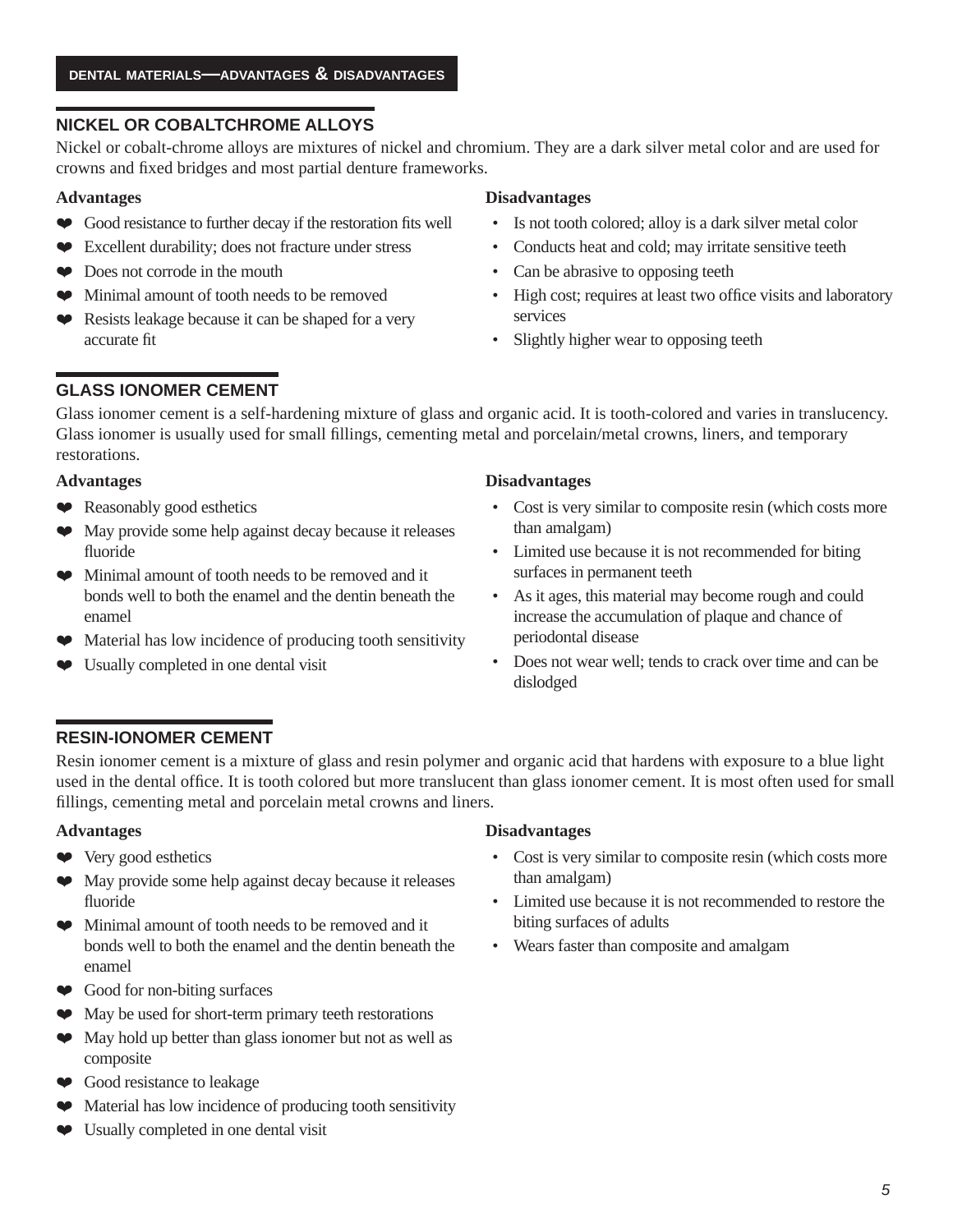#### **PORCELAIN FUSED TO METAL**

This type of porcelain is a glasslike material that is "enameled" on top of metal shells. It is toothcolored and is used for crowns and fixed bridges.

#### **Advantages**

- $\bullet$  Good resistance to further decay if the restoration fits well
- Very durable, due to metal substructure
- The material does not cause tooth sensitivity
- Resists leakage because it can be shaped for a very accurate fit

#### **Disadvantages**

- More tooth must be removed (than for porcelain) for the metal substructure
- Higher cost because it requires at least two office visits and laboratory services

### **GOLD ALLOY**

Gold alloy is a gold-colored mixture of gold, copper, and other metals and is used mainly for crowns and fixed bridges and some partial denture frameworks.

#### **Advantages**

- $\bullet$  Good resistance to further decay if the restoration fits well
- Excellent durability; does not fracture under stress
- **►** Does not corrode in the mouth
- $\bullet$  Minimal amount of tooth needs to be removed
- Wears well; does not cause excessive wear to opposing teeth
- Resists leakage because it can be shaped for a very accurate fit

#### **Disadvantages**

- Is not tooth colored; alloy is yellow
- Conducts heat and cold; may irritate sensitive teeth
- High cost; requires at least two office visits and laboratory services

# **DENTAL BOARD OF CALIFORNIA**

1432 Howe Avenue • Sacramento, California 95825

www.dbc.ca.gov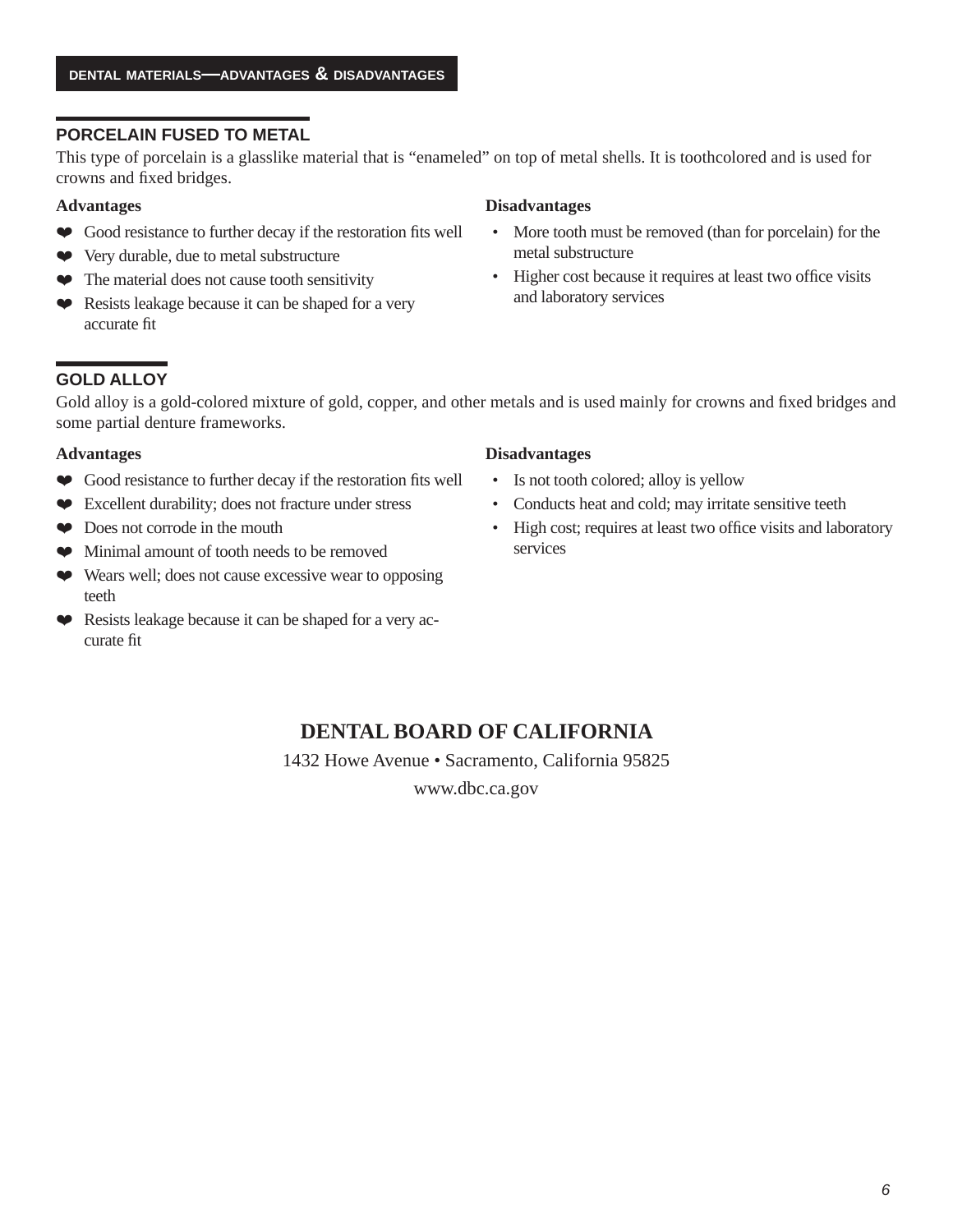

# **NOTICE OF PRIVACY PRACTICES**

#### **THIS NOTICE DESCRIBES HOW HEALTH INFORMATION ABOUT YOU MAY BE USED AND DISCLOSED AND HOW YOU CAN GET ACCESS TO THIS INFORMATION.**

#### **PLEASE REVIEW IT CAREFULLY. THE PRIVACY OF YOUR HEALTH INFORMATION IS IMPORTANT TO US.**

#### **OUR LEGAL DUTY**

We are required by applicable federal and state law to maintain the privacy of your health information. We are also required to give you this Notice about our privacy practices, our legal duties, and your rights concerning your health information. We must follow the privacy practices that are described in this Notice while it is in effect. This Notice takes effect 02/03/2003, and will remain in effect until we replace it.

We reserve the right to change our privacy practices and the terms of this Notice at any time, provided such changes are permitted by applicable law. We reserve the right to make the changes in our privacy practices and the new terms of our Notice effective for all health information that we maintain, including health information we created or received before we made the changes. Before we make a significant change in our privacy practices, we will change this Notice and make the new Notice available upon request.

You may request a copy of our Notice at any time. For more information about our privacy practices, or for additional copies of this Notice, please contact us using the information listed at the end of this Notice.

#### **USES AND DISCLOSURES OF HEALTH INFORMATION**

We use and disclose health information about you for treatment, payment, and healthcare operations. For example:

**Treatment:** We may use or disclose your health information to a physician or other healthcare provider providing treatment to you.

Payment: We may use and disclose your health information to obtain payment for services we provide to you.

**Healthcare Operations:** We may use and disclose your health information in connection with our healthcare operations. Healthcare operations include quality assessment and improvement activities, reviewing the competence or qualifications of healthcare professionals, evaluating practitioner and provider performance, conducting training programs, accreditation, certification, licensing or credentialing activities.

Your Authorization: In addition to our use of your health information for treatment, payment or healthcare operations, you may give us written authorization to use your health information or to disclose it to anyone for any purpose. If you give us an authorization, you may revoke it in writing at any time. Your revocation will not affect any use or disclosures permitted by your authorization while it was in effect. Unless you give us a written authorization, we cannot use or disclose your health information for any reason except those described in this Notice.

**To Your Family and Friends:** We must disclose your health information to you, as described in the Patient Rights section of this Notice. We may disclose your health information to a family member, friend or other person to the extent necessary to help with your healthcare or with payment for your healthcare, but only if you agree that we may do so.

**Persons Involved In Care:** We may use or disclose health information to notify, or assist in the notification of (including identifying or locating) a family member, your personal representative or another person responsible for your care, of your location, your general condition, or death. If you are present, then prior to use or disclosure of your health information, we will provide you with an opportunity to object to such uses or disclosures. In the event of your incapacity or emergency circumstances, we will disclose health information based on a determination using our professional judgment disclosing only health information that is directly relevant to the person's involvement in your healthcare. We will also use our professional judgment and our experience with common practice to make reasonable inferences of your best interest in allowing a person to pick up filled prescriptions, medical supplies, x-rays, or other similar forms of health information.

**Marketing Health-Related Services:** We will not use your health information for marketing communications without your written authorization.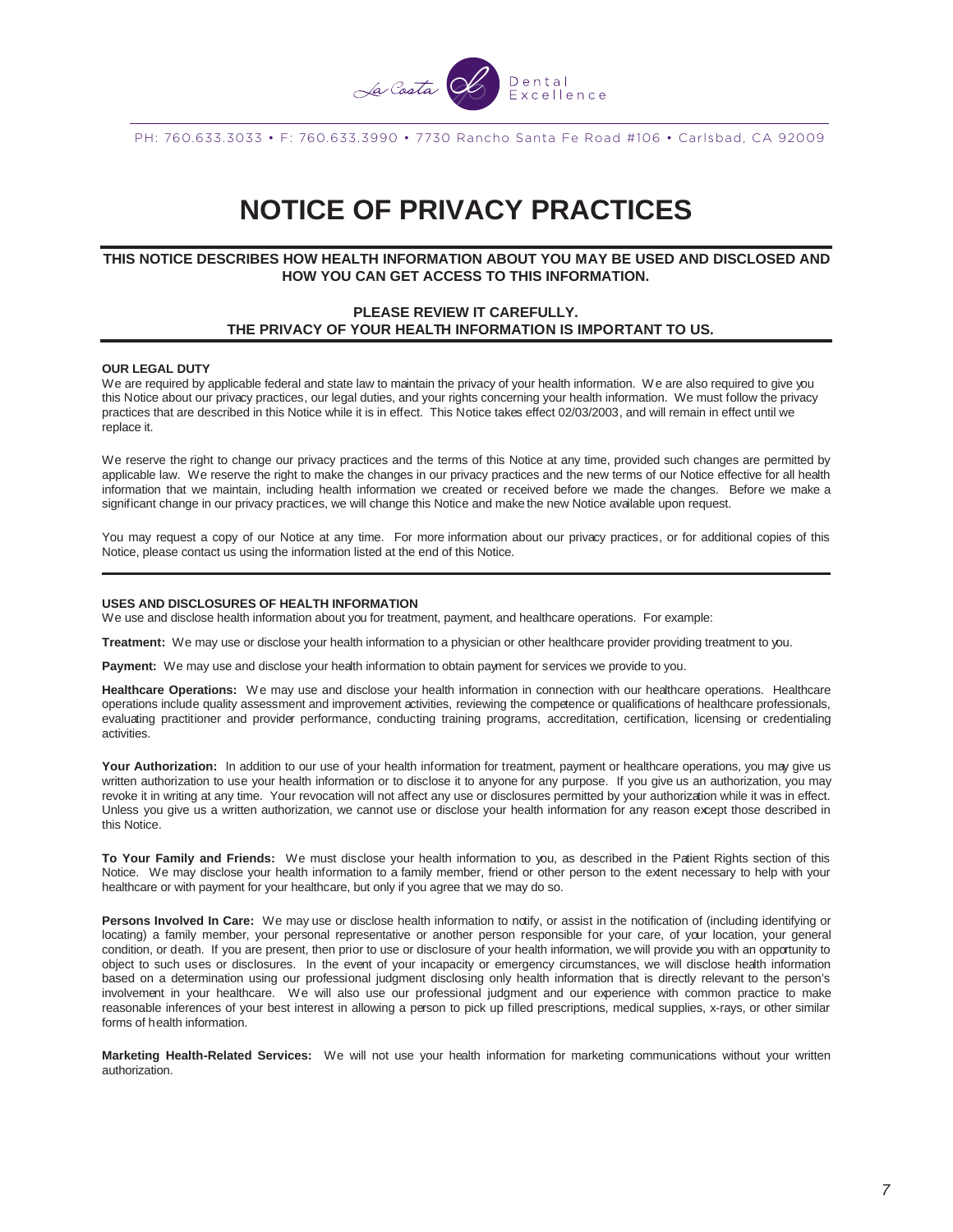

**Required by Law:** We may use or disclose your health information when we are required to do so by law.

**Abuse or Neglect:** We may disclose your health information to appropriate authorities if we reasonably believe that you are a possible victim of abuse, neglect, or domestic violence or the possible victim of other crimes. We may disclose your health information to the extent necessary to avert a serious threat to your health or safety or the health or safety of others.

**National Security:** We may disclose to military authorities the health information of Armed Forces personnel under certain circumstances. We may disclose to authorized federal officials health information required for lawful intelligence, counterintelligence, and other national security activities. We may disclose to correctional institution or law enforcement official having lawful custody of protected health information of inmate or patient under certain circumstances.

**Appointment Reminders:** We may use or disclose your health information to provide you with appointment reminders (such as voicemail messages, postcards, or letters).

#### **PATIENT RIGHTS**

**Access:** You have the right to look at or get copies of your health information, with limited exceptions. You may request that we provide copies in a format other than photocopies. We will use the format you request unless we cannot practicably do so. (You must make a request in writing to obtain access to your health information. You may obtain a form to request access by using the contact information listed at the end of this Notice. We will charge you a reasonable cost-based fee for expenses such as copies and staff time. You may also request access by sending us a letter to the address at the end of this Notice. If you request copies, we will charge you \$0 for each page, \$0 per hour for staff time to locate and copy your health information, and postage if you want the copies mailed to you. If you request an alternative format, we will charge a cost-based fee for providing your health information in that format. If you prefer, we will prepare a summary or an explanation of your health information for a fee. Contact us using the information listed at the end of this Notice for a full explanation of our fee structure.)

**Disclosure Accounting:** You have the right to receive a list of instances in which we or our business associates disclosed your health information for purposes, other than treatment, payment, healthcare operations and certain other activities, for the last 6 years, but not before April 14, 2003. If you request this accounting more than once in a 12-month period, we may charge you a reasonable, cost-based fee for responding to these additional requests.

**Restriction:** You have the right to request that we place additional restrictions on our use or disclosure of your health information. We are not required to agree to these additional restrictions, but if we do, we will abide by our agreement (except in an emergency).

**Alternative Communication:** You have the right to request that we communicate with you about your health information by alternative means or to alternative locations. **{You must make your request in writing.}** Your request must specify the alternative means or location, and provide satisfactory explanation how payments will be handled under the alternative means or location you request.

**Amendment:** You have the right to request that we amend your health information. (Your request must be in writing, and it must explain why the information should be amended.) We may deny your request under certain circumstances.

**Electronic Notice:** If you receive this Notice on our Web site or by electronic mail (e-mail), you are entitled to receive this Notice in written form.

#### **QUESTIONS AND COMPLAINTS**

If you want more information about our privacy practices or have questions or concerns, please contact us.

If you are concerned that we may have violated your privacy rights, or you disagree with a decision we made about access to your health information or in response to a request you made to amend or restrict the use or disclosure of your health information or to have us communicate with you by alternative means or at alternative locations, you may complain to us using the contact information listed at the end of this Notice. You also may submit a written complaint to the U.S. Department of Health and Human Services. We will provide you with the address to file your complaint with the U.S. Department of Health and Human Services upon request.

We support your right to the privacy of your health information. We will not retaliate in any way if you choose to file a complaint with us or the U.S. Department of Health and Human Services.

#### Contact Officer:

#### Deb Eatros

Telephone: 760-633-3033 Fax: 760-633-3990

Email: Deb@lacostadentalexcellence.com

Address: 7730 Rancho Santa Fe Road, Suite 106, Carlsbad, CA 92009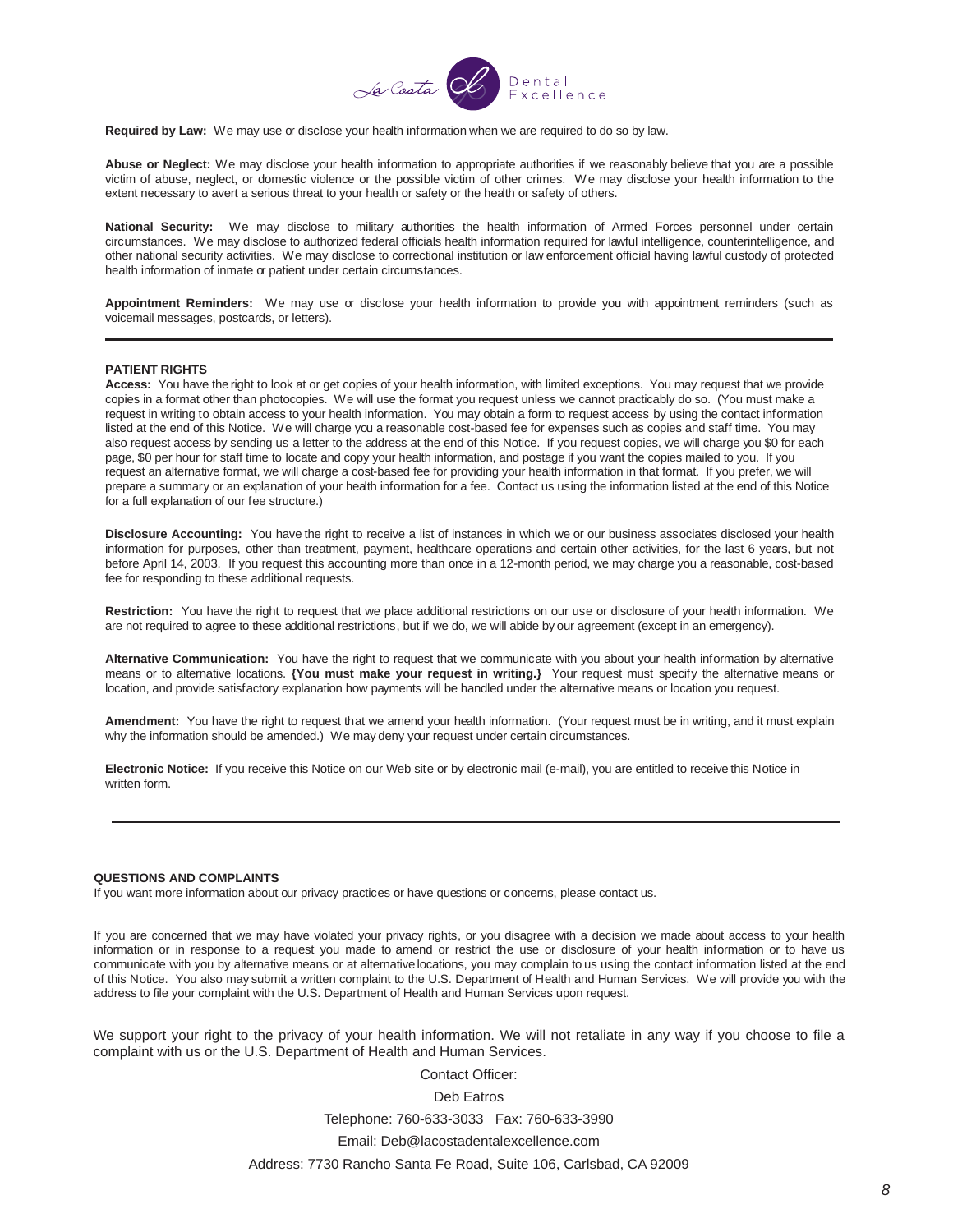

# **ACKNOWLEDGEMENT OF RECEIPT OF NOTICE OF PRIVACY PRACTICES**

**\*\*You May Refuse to Sign This Acknowledgement\*\***

I, , have received a copy of this office's Notice of Privacy Practices. {Please Print Name} {Signature} {Date} **SIGN HERE**

**For Office Use Only**

We attempted to obtain written acknowledgement of receipt of our Notice of Privacy Practices, but acknowledgement could not be obtained because:

- $\Box$  Individual refused to sign
- $\square$  Communications barriers prohibited obtaining the acknowledgement
- $\Box$  An emergency situation prevented us from obtaining acknowledgement
- □ Other (Please Specify)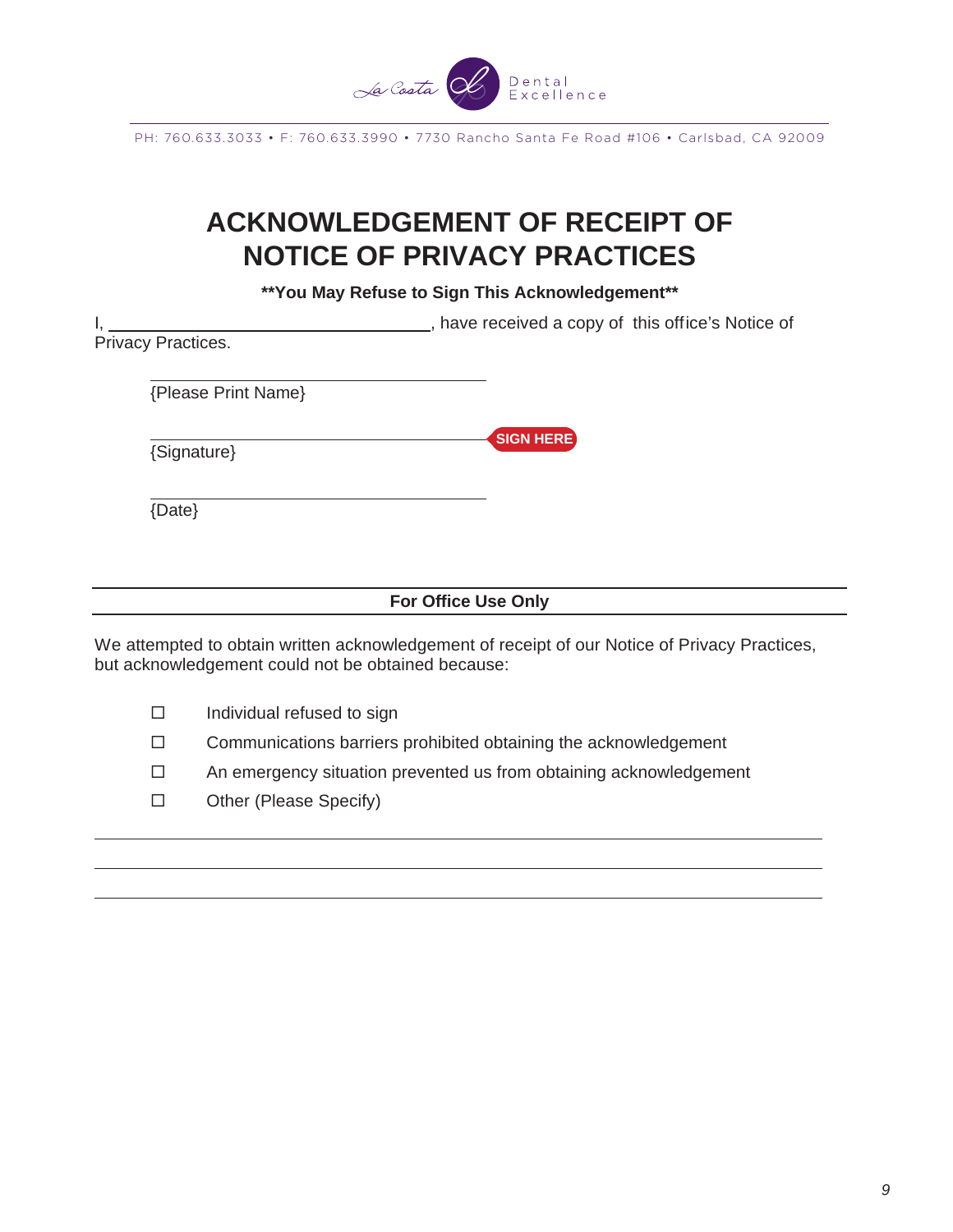

#### **OFFICE SCHEDULING POLICIES**

To Our Patients:

The following information about our office policies is provided for your understanding. We feel that the more you know about our policies and methods of practice, the more we can be of service to you and avoid possible misunderstandings and frustration.

When making an appointment please realize we design our schedule to offer individualized quality care for you. We need 48 hours (two working days) notice to change an appointment. This advance notice allows us to offer this valuable chair time to another patient who is in need of treatment. We realize that circumstances sometimes prevent our patients from keeping their appointment. Regretfully you will be billed a minimum of \$50.00 for the time lost.

I have read the above information.

\_\_\_\_\_\_\_\_\_\_\_\_\_\_\_\_\_\_\_\_\_\_\_\_\_\_\_\_\_\_\_\_\_\_\_\_\_\_ \_\_\_\_\_\_\_\_\_\_\_\_\_\_\_\_ Signature Date **SIGN HERE**

#### **THE FACTS ABOUT FILLINGS (Dental Board of California Publication)**

I acknowledge I have received a copy of the Dental Materials Fact Sheet dated May 2004, from LaCosta Dental Excellence as required by state law.

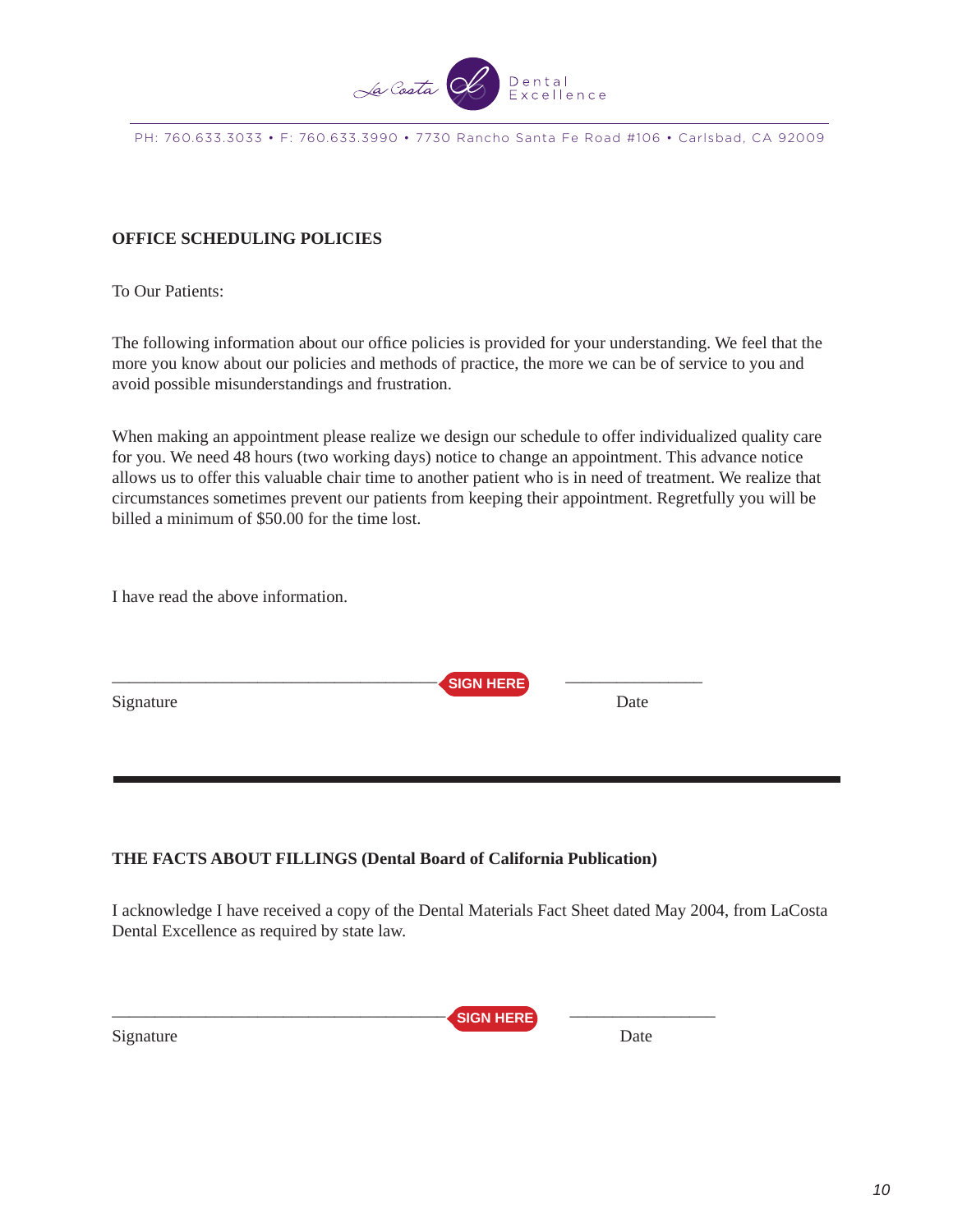

#### **PLEASE HANDLE ME WITH CARE!**



Put a check mark in the box next to the statement(s) that concerns you or describes how you feel. Please share this information with us during your dental exam.

- $\Box$  I gag easily.
- $\Box$  I feel out of control when I'm lying down on the dental chair.
- I have not been to the dentist for a long time, and I feel uncomfortable about what you will say about my teeth and my dental hygiene.
- $\Box$  Pain relief is a top priority for me.
- $\Box$  I don't like shots for I've had a bad reaction to shots.
- **Please tell me what I need to know about my mouth in order to make an informed decision.**
- $\Box$  My teeth are very sensitive.
- $\Box$  I don't like the sound of that tool that makes the picking and scraping noise.
- $\Box$  I don't like cotton in my mouth.
- $\Box$  I don't like the noise of the drill.
- **Please respect my time.** I don't want to be left sitting in the reception area or dental chair.
- $\Box$  I would prefer to have as much done during my appointments to minimize my visits.
- $\Box$  I want to know the cost up front. No money surprises please.
- I have difficulty listening and remembering what I hear while sitting in the dental chair.
- $\Box$  I have health problems that we need to discuss.

Thank you for taking the time to share your concerns with us. This will give us a better understanding of your individual needs and will make a big difference in how you are treated and how you feel about coming to the dentist.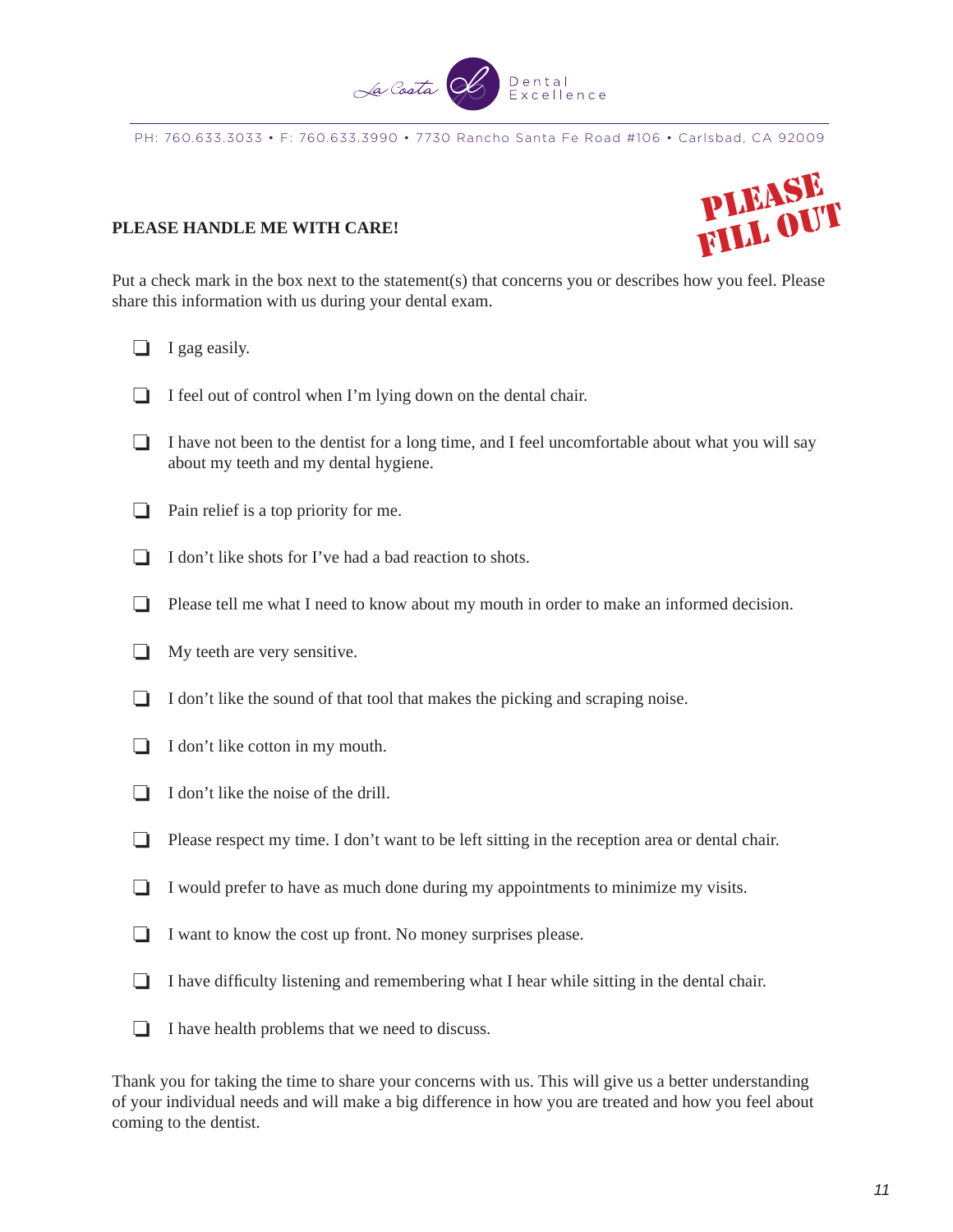

#### **WELCOME!**

"*When it comes to life, the critical thing is whether you take things for granted or take them with gratitude*."

Our new patients are very important to us and we want to know how you heard about us.

Please check off ALL that pertain to you.

| $\mathbf{r}$ |                               |  |  |  |
|--------------|-------------------------------|--|--|--|
|              | Family or Friend (circle one) |  |  |  |
|              | Internet                      |  |  |  |
|              | TV                            |  |  |  |
|              | Radio                         |  |  |  |
|              | Smile Magazine                |  |  |  |
|              | <b>Smile Postcard</b>         |  |  |  |
|              |                               |  |  |  |
|              | Former patient                |  |  |  |
|              | $\Box$ Location               |  |  |  |
|              | Other:                        |  |  |  |

Thank you. We'll never take our patients for granted

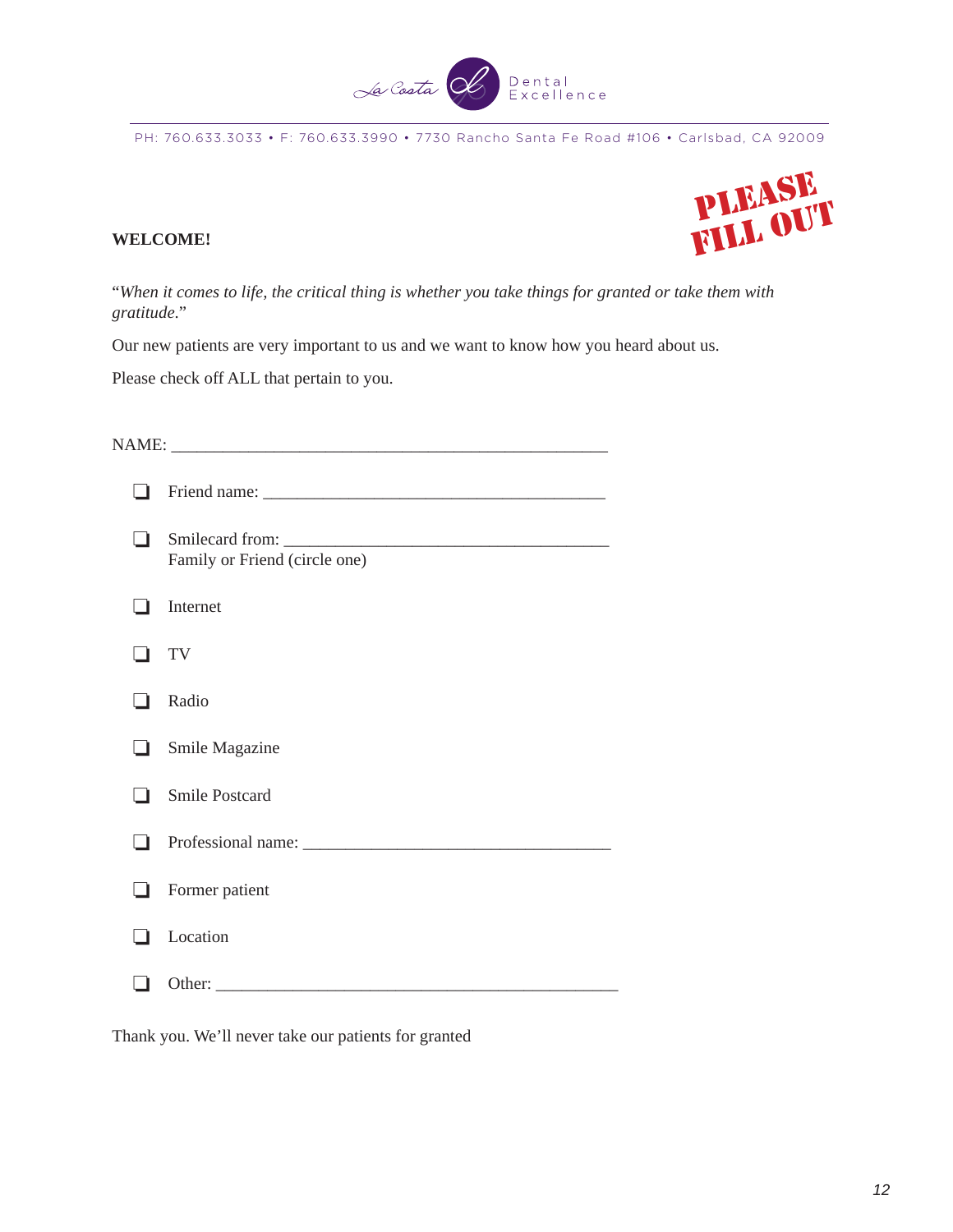

#### **INFORMATION FOR OUR PATIENTS WITH DENTAL INSURANCE**

Since we feel strongly that our patients deserve the best dental care we can provide, and in an effort to maintain a high quality of care, we would like to share some facts about dental insurance with you.

As a courtesy to our patients, we will submit all insurance claims on your behalf and will handle any correspondence that your insurance company may have. We ask that you pay the estimated patient portion at the time of service. If there is any residual after insurance pays, we will send that on to you for final payment. The only exception to this is if you have Delta Dental and Blue Cross. Because they only pay the subscriber (patient) not the provider, we ask that you pay the full amount at the time of service and your insurance will send you the check within 10-14 business days. All insurance companies must be a "preferred provider program" (PPO) in order for us to get reimbursement. However, we are "out-ofnetwork" for all insurance companies.

We submit pre-determinations on a limited basis. Pre-determinations are not a guarantee of payment, only an estimate. Pre-determinations take approximately 4-6 weeks to get a response back. The estimates we are given via fax, telephone or insurance website are just as accurate but again are only an estimate.

We consider our relationship with YOU to be our primary importance and will always make our recommendations to you based on what we believe is the very best treatment for you regardless of your insurance coverage. We hope you understand that your insurance coverage is a contract between you and your insurance company, or between your employer and the insurance company. Therefore, as the patient, it is ultimately your responsibility to deal with your insurance company and/or your employer. We will assist in any way possible to maximize your dental insurance benefits, but to reemphasize; we have no relationship or responsibility to your insurance company.

**FACT #1:** Dental Insurance is not meant to be a "PAY-ALL"; it is only meant to be an aid.

**FACT #2:** Many plans tell their insured that they will be covered "up to 80%" or "up to 100%". In spite of what you're told, we've found many plans cover 40% to 50% of an average fee. Some plans pay more…some pays less. The amount your plan pays is determined by the contribution you and your employer make to your dental plan. The smaller the contribution paid into the plan for "insurance", the less you'll receive. It is your responsibility to advise us of your insurance coverage and restrictions.

**FACT #3:** It has been the experience of many dentists that some insurance companies tell their customers that "fees are above the usual and customary fees" rather than saying to them that "our benefits are low". Remember you get back only what you and your employer put into your insurance coverage less the profits of the insurance company. In dealing with over 1000 dental insurance plans, most plans cover a percentage of our fees.

**FACT #4:** Each plan utilized in our office has different percentages, deductibles, maximums, procedures covered, and varying fees that the plan will allow. We will do our very best to make as close a calculation as possible of what your insurance plan will cover. However, as we cannot estimate precisely, there may be variances for which the patient is individually responsible.

**FACT #5:** Insurance carriers DO NOT cover many routine dental services. We make our recommendations based on your needs and not on what your insurance may or may not cover.

Please do not hesitate to ask us any questions about our office policies. We want you to be comfortable in dealing with these matters and we urge you to consult us if you have any questions regarding our services and/or fees. If you have any questions regarding your insurance, please contact your insurance carrier regarding the specifics and details of the plan they are operating on your behalf.

Signature: <u>Signature:</u>  $\qquad \qquad$  Date: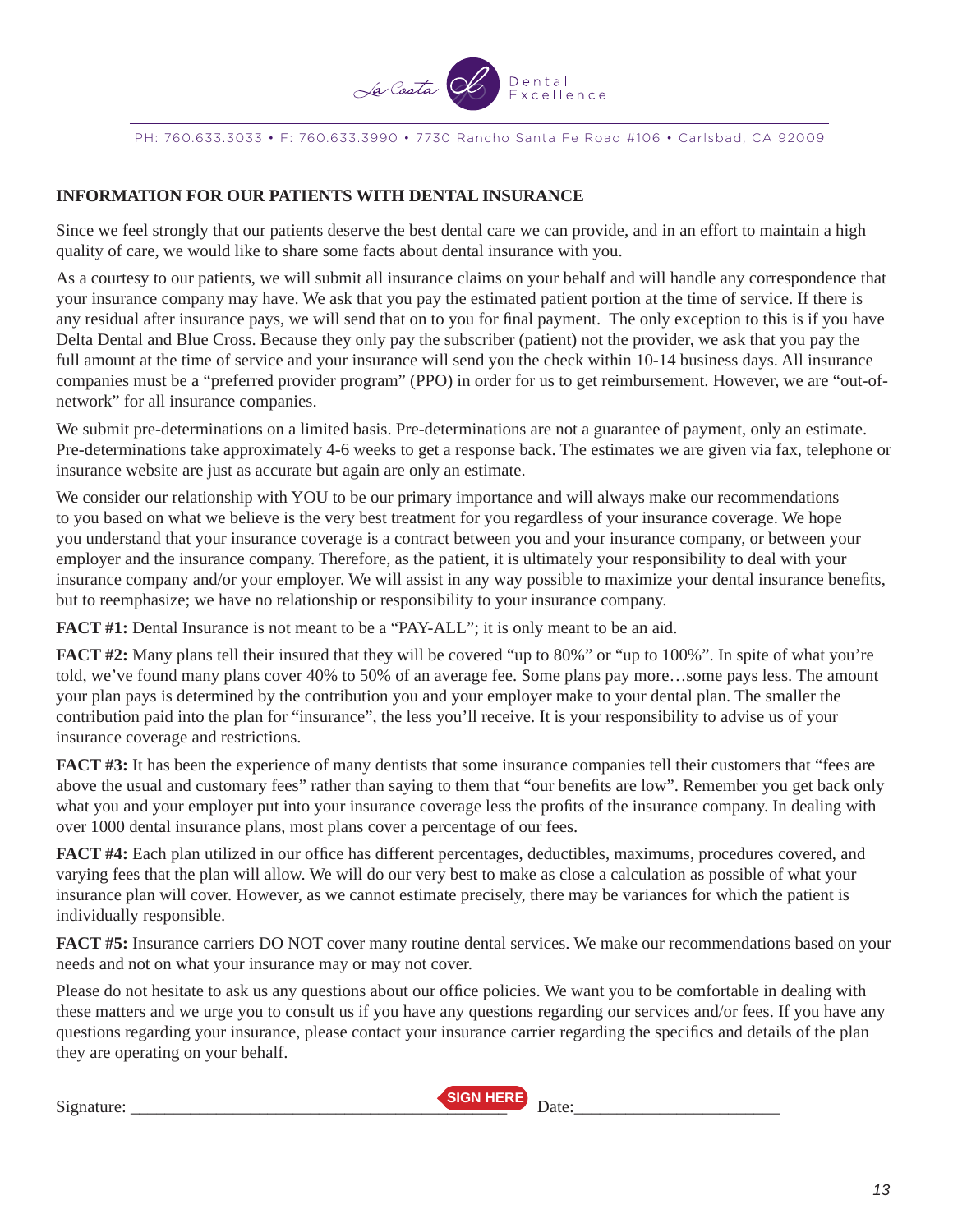# CONFIDENTIAL INFORMATION QUESTIONNAIRE

| PATIENT'S NAME                                                           | LAST                          | <b>FIRST</b>                                                             | MIDDLE                                                                 | DATE OF BIRTH                                  | <b>SEX</b>                                        |                   | SOCIAL SECURITY #             |
|--------------------------------------------------------------------------|-------------------------------|--------------------------------------------------------------------------|------------------------------------------------------------------------|------------------------------------------------|---------------------------------------------------|-------------------|-------------------------------|
| PATIENT'S ADDRESS STREET                                                 |                               |                                                                          | APT # CITY                                                             |                                                | <b>STATE</b><br>ZIP                               | (H)<br>(c)        | HOME/CELL PHONE               |
| <b>MARITAL STATUS</b><br>$\Box M \Box S \Box D \Box W$<br>□ UNDER AGE 18 | PATIENT'S/GUARDIAN'S EMPLOYER |                                                                          | <b>OCCUPATION</b>                                                      |                                                | <b>EMAIL ADDRESS</b>                              |                   |                               |
| <b>WORK ADDRESS</b>                                                      | <b>STREET</b>                 |                                                                          | <b>CITY</b><br><b>STATE</b>                                            | ZIP                                            |                                                   | <b>WORK PHONE</b> | OK TO CALL WORK<br>□ YES □ NO |
| SPOUSE'S NAME                                                            | LAST                          | <b>FIRST</b>                                                             | <b>MIDDLE</b>                                                          |                                                | SPOUSE'S EMPLOYER                                 |                   | <b>OCCUPATION</b>             |
| <b>WORK ADDRESS</b>                                                      | <b>STREET</b>                 | <b>CITY</b>                                                              | <b>STATE</b>                                                           | ZIP                                            |                                                   | <b>WORK PHONE</b> | OK TO CALL WORK<br>□ YES □ NO |
| <b>NAME</b>                                                              |                               | PERSON WE CAN CONTACT IN CASE OF EMERGENCY (OTHER THAN YOUR FAMILY HOME) | <b>RELATIONSHIP</b>                                                    | WORK $#$                                       |                                                   | HOME $#$          |                               |
| OTHER FAMILY MEMBERS THAT ARE PATIENTS HERE                              |                               |                                                                          |                                                                        |                                                | WHO CAN WE THANK FOR REFERRING YOU TO OUR OFFICE? |                   |                               |
|                                                                          |                               |                                                                          |                                                                        |                                                |                                                   |                   |                               |
| INSURANCE COVERAGE<br>□ YES □ NO                                         |                               | INSURANCE COMPANY NAME                                                   |                                                                        |                                                | <b>INSURANCE ADDRESS</b>                          |                   |                               |
| SUBSCRIBER'S NAME                                                        |                               | PATIENT'S RELATIONSHIP<br>TO SUBSCRIBER<br>□ SELF □ SPOUSE □ DEPENDENT   |                                                                        | SUBSCRIBER'S DATE OF BIRTH<br>SUBSCRIBER'S SSN |                                                   |                   |                               |
| <b>GROUP/PROGRAM NUMBER</b>                                              |                               | EMPLOYER (IF DIFFERENT FROM ABOVE)                                       |                                                                        | <b>EMPLOYER ADDRESS</b>                        |                                                   |                   |                               |
| SECONDARY COVERAGE<br>$\Box$ YES $\Box$ NO                               |                               | <b>INSURANCE COMPANY NAME</b>                                            |                                                                        | <b>INSURANCE ADDRESS</b>                       |                                                   |                   |                               |
| SUBSCRIBER'S NAME                                                        |                               |                                                                          | PATIENT'S RELATIONSHIP<br>TO SUBSCRIBER<br>□ SELF □ SPOUSE □ DEPENDENT |                                                | SUBSCRIBER'S DATE OF BIRTH<br>SUBSCRIBER'S SSN    |                   |                               |
| <b>GROUP/PROGRAM NUMBER</b>                                              |                               |                                                                          | EMPLOYER (IF DIFFERENT FROM ABOVE)                                     |                                                | <b>EMPLOYER ADDRESS</b>                           |                   |                               |

#### **CONSENT**:

- 1. The undersigned hereby authorizes doctor to take X-rays, study models, photographs, or other diagnostic aids deemed appropriate by doctor to make a thorough diagnosis of the patient's dental needs.
- 2. I also authorize doctor to perform all recommended treatment mutually agreed upon by me and to use the appropriate medication and therapy indicated. I understand that using anesthetic agents embodies a certain risk. Furthermore, I authorize and consent that doctor choose and employ such assistance as deemed fit to provide recommended treatment.
- 3. I understand that all responsibility for payment of dental services provided in this office for myself or my dependents is mine, due and payable at the time services are rendered unless other arrangements have been made. In the event payments are not received by the agreed upon dates, I understand that all +½% finance charge (18% APR) may be added to my account in addition to any collection charges.
- 4. I understand that, where appropriate, credit bureau reports may be obtained.
- 5. I understand that it is my responsibility to advise your office of any changes in the information contained on this form.

Patient \_\_\_\_\_\_\_\_\_\_\_\_\_\_\_\_\_\_\_\_\_\_\_\_\_\_\_\_\_\_\_\_\_\_\_\_\_\_\_\_\_\_\_\_\_\_\_\_\_\_\_\_\_\_\_\_\_\_\_\_\_\_\_\_ Date \_\_\_\_\_\_\_\_\_\_\_\_\_\_\_\_\_\_\_\_\_ **SIGN HERE**



FOR OFFICE USE: \_\_\_\_\_\_\_\_\_\_\_\_\_\_\_\_\_\_\_\_\_\_\_\_\_\_\_\_\_\_\_\_\_\_\_\_\_\_\_\_\_\_\_\_\_\_\_\_\_ DATE \_\_\_\_\_\_\_\_\_\_\_\_\_\_\_\_\_\_\_\_\_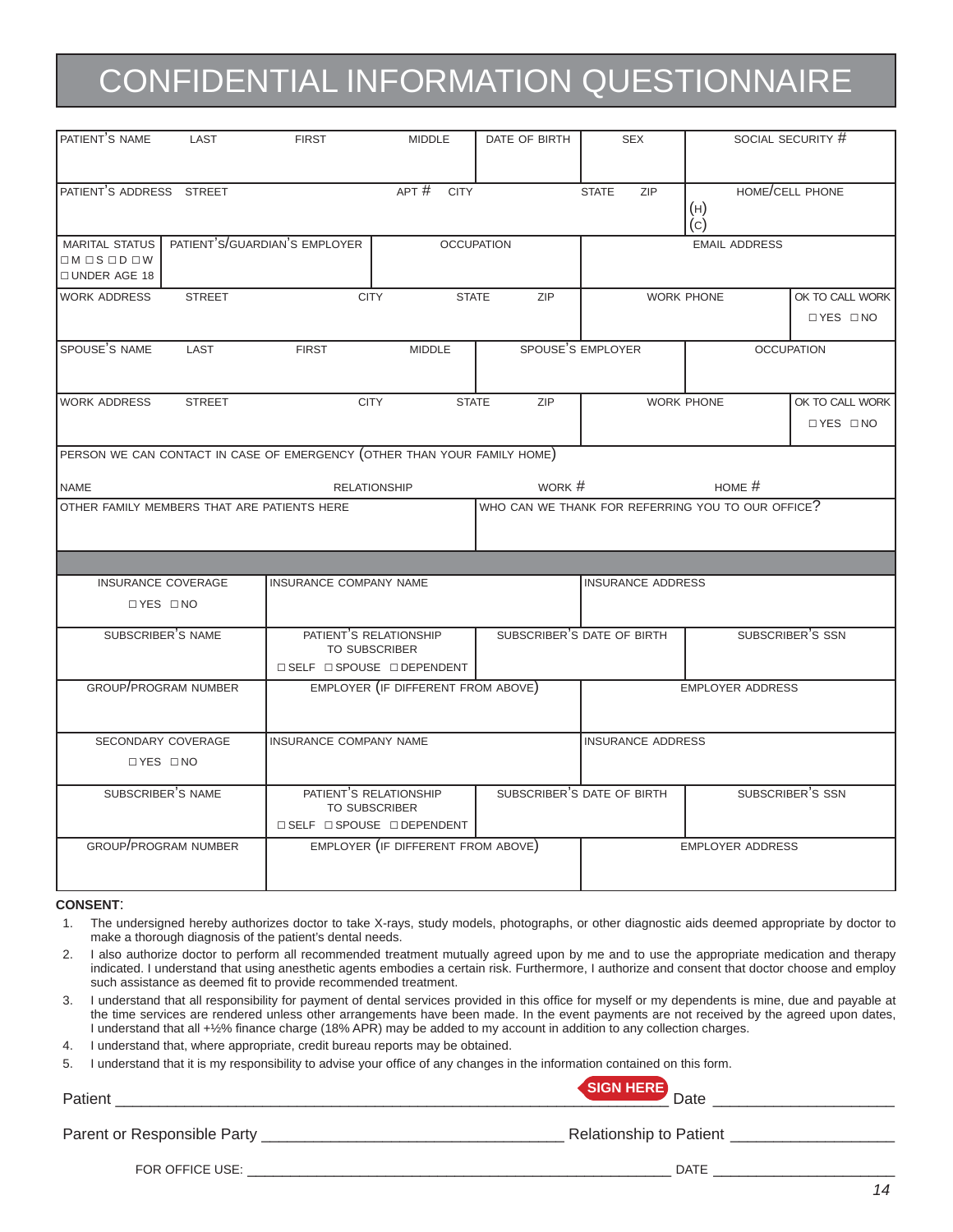# MEDICAL HISTORY

| HAVE YOU EVER HAD THE FOLLOWING:<br><b>YES</b>         | <b>NO</b> | <b>YES</b>                                                                                                               | <b>NO</b> |
|--------------------------------------------------------|-----------|--------------------------------------------------------------------------------------------------------------------------|-----------|
|                                                        | $\Box$    |                                                                                                                          | ❏         |
| 2. allergic reaction to:                               |           |                                                                                                                          | $\Box$    |
| aspirin<br>□                                           |           |                                                                                                                          | □         |
| penicillin<br>❏                                        |           |                                                                                                                          | $\Box$    |
| erythromycin<br>⊔                                      |           |                                                                                                                          | $\Box$    |
| tetracycline<br>❏                                      |           |                                                                                                                          | $\Box$    |
| codeine<br>❏                                           |           |                                                                                                                          | ❏         |
| local anesthetic<br>❏                                  |           |                                                                                                                          | ❏         |
| flouride<br>❏                                          |           |                                                                                                                          | ❏         |
| metals (gold, stainless steel)<br>⊔                    |           |                                                                                                                          | $\Box$    |
| ❏<br>latex                                             |           |                                                                                                                          | $\Box$    |
| $\Box$                                                 |           |                                                                                                                          | $\Box$    |
|                                                        | ❏         |                                                                                                                          | $\Box$    |
|                                                        | $\Box$    |                                                                                                                          | $\Box$    |
|                                                        | ❏         |                                                                                                                          | $\Box$    |
|                                                        | ❏         |                                                                                                                          | $\Box$    |
|                                                        | ❏         |                                                                                                                          | $\Box$    |
|                                                        | ❏         |                                                                                                                          | $\Box$    |
|                                                        | $\Box$    |                                                                                                                          | $\Box$    |
| 10. artificial prosthesis (i.e. heart valve or joints) | $\Box$    |                                                                                                                          | ❏         |
|                                                        | $\Box$    |                                                                                                                          |           |
| 12. prolonged bleeding due to a slight cut             | ❏         | <b>ARE YOU:</b>                                                                                                          |           |
|                                                        | ❏         | 44. presently being treated for any illness                                                                              | ⊔         |
|                                                        | ❏         | 45. aware of a change in your general health                                                                             | ❏         |
|                                                        | $\Box$    |                                                                                                                          | ❏         |
|                                                        | ❏         |                                                                                                                          | $\Box$    |
|                                                        | ❏         | 48. a heavy smoker (1 pack or more a day)                                                                                | ❏         |
|                                                        | $\Box$    |                                                                                                                          | ⊔         |
|                                                        | ⊔         |                                                                                                                          | ⊔         |
|                                                        | ❏         |                                                                                                                          | ⊔         |
|                                                        | $\Box$    |                                                                                                                          | u         |
|                                                        | ❏         |                                                                                                                          | ⊔         |
|                                                        | $\Box$    |                                                                                                                          | ❏         |
| treatment                                              |           | Please describe any current medical treatment, impending surgery, or other treatment that my possibly affect your dental |           |

List any medications, herbal supplements, and/or vitamins taken within the past two years \_\_\_\_\_\_\_\_\_\_\_\_\_\_\_\_\_\_\_\_

### **PLEASE ADVISE US IN THE FUTURE OF ANY CHANGE IN YOUR MEDICAL HISTORY OR ANY MEDICATIONS YOU MAY BE TAKING**

 $\_$  ,  $\_$  ,  $\_$  ,  $\_$  ,  $\_$  ,  $\_$  ,  $\_$  ,  $\_$  ,  $\_$  ,  $\_$  ,  $\_$  ,  $\_$  ,  $\_$  ,  $\_$  ,  $\_$  ,  $\_$  ,  $\_$  ,  $\_$  ,  $\_$  ,  $\_$  ,  $\_$  ,  $\_$  ,  $\_$  ,  $\_$  ,  $\_$  ,  $\_$  ,  $\_$  ,  $\_$  ,  $\_$  ,  $\_$  ,  $\_$  ,  $\_$  ,  $\_$  ,  $\_$  ,  $\_$  ,  $\_$  ,  $\_$  ,

 $\_$  ,  $\_$  ,  $\_$  ,  $\_$  ,  $\_$  ,  $\_$  ,  $\_$  ,  $\_$  ,  $\_$  ,  $\_$  ,  $\_$  ,  $\_$  ,  $\_$  ,  $\_$  ,  $\_$  ,  $\_$  ,  $\_$  ,  $\_$  ,  $\_$  ,  $\_$  ,  $\_$  ,  $\_$  ,  $\_$  ,  $\_$  ,  $\_$  ,  $\_$  ,  $\_$  ,  $\_$  ,  $\_$  ,  $\_$  ,  $\_$  ,  $\_$  ,  $\_$  ,  $\_$  ,  $\_$  ,  $\_$  ,  $\_$  ,  $\_$  ,  $\_$  ,  $\_$  ,  $\_$  ,  $\_$  ,  $\_$  ,  $\_$  ,  $\_$  ,  $\_$  ,  $\_$  ,  $\_$  ,  $\_$  ,  $\_$  ,  $\_$  ,  $\_$  ,  $\_$  ,  $\_$  ,  $\_$  ,  $\_$  ,  $\_$  ,  $\_$  ,  $\_$  ,  $\_$  ,  $\_$  ,  $\_$  ,  $\_$  ,  $\_$  ,  $\_$  ,  $\_$  ,  $\_$  ,  $\_$  ,  $\_$  ,  $\_$  ,  $\_$  ,  $\_$  ,  $\_$  ,  $\_$  ,

| Patient's Signature |  | SIGN HERE Date |  |
|---------------------|--|----------------|--|
|---------------------|--|----------------|--|

 $\mathcal{L} = \{ \mathcal{L} \mid \mathcal{L} \text{ and } \mathcal{L} \text{ and } \mathcal{L} \text{ and } \mathcal{L} \text{ and } \mathcal{L} \text{ and } \mathcal{L} \text{ and } \mathcal{L} \text{ and } \mathcal{L} \text{ and } \mathcal{L} \text{ and } \mathcal{L} \text{ and } \mathcal{L} \text{ and } \mathcal{L} \text{ and } \mathcal{L} \text{ and } \mathcal{L} \text{ and } \mathcal{L} \text{ and } \mathcal{L} \text{ and } \mathcal{L} \text{ and } \mathcal{L} \text{ and } \mathcal{L$ 

 $\_$  ,  $\_$  ,  $\_$  ,  $\_$  ,  $\_$  ,  $\_$  ,  $\_$  ,  $\_$  ,  $\_$  ,  $\_$  ,  $\_$  ,  $\_$  ,  $\_$  ,  $\_$  ,  $\_$  ,  $\_$  ,  $\_$  ,  $\_$  ,  $\_$  ,  $\_$  ,  $\_$  ,  $\_$  ,  $\_$  ,  $\_$  ,  $\_$  ,  $\_$  ,  $\_$  ,  $\_$  ,  $\_$  ,  $\_$  ,  $\_$  ,  $\_$  ,  $\_$  ,  $\_$  ,  $\_$  ,  $\_$  ,  $\_$  ,

| Patient's Signature |
|---------------------|
| Doctor's Remarks:   |

\_\_\_\_\_\_\_\_\_\_\_\_\_\_\_\_\_\_\_\_\_\_\_\_\_\_\_\_\_\_\_\_ Doctor's Signature \_\_\_\_\_\_\_\_\_\_\_\_\_\_\_\_\_\_\_\_\_\_\_\_\_\_\_\_\_\_\_\_\_\_\_\_\_\_\_\_\_\_\_\_\_\_\_\_